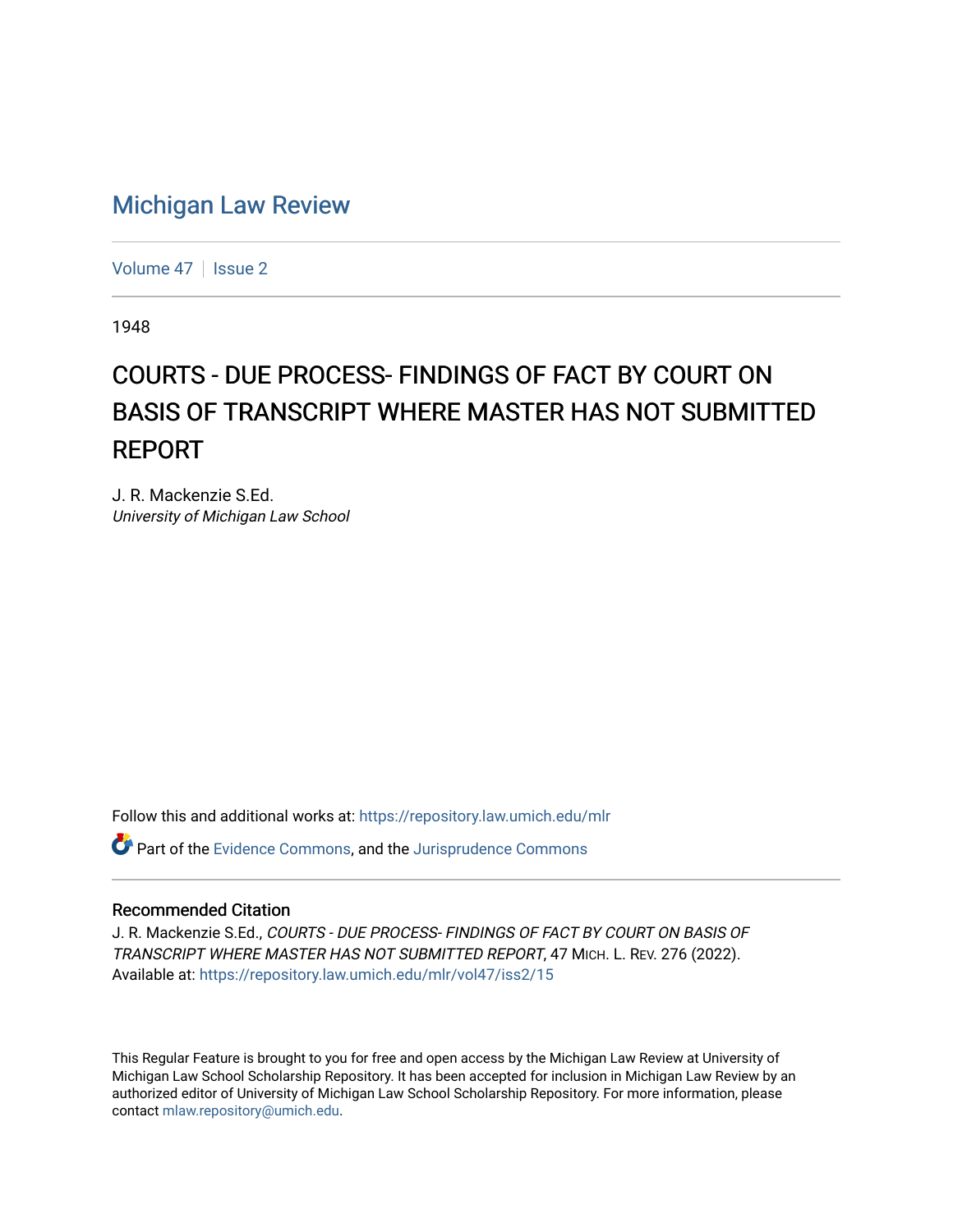CouRTS - DuE PRocEss - FINDINGS oF FACT BY COURT ON BASIS OF TRANSCRIPT WHERE MASTER HAs NoT SUBMITTED REPORT-After taking evidence upon a matter referred to him, a master in chancery closed the proofs, but died before making his report. The district court, after receiving briefs of counsel and hearing argument, made an ultimate finding based on the transcript of evidence. *Held,* such action by a court which has not seen the witnesses is not in accord with due process.1 *Smith v. Dental Products Co.,* (C.C.A. 7th, 1948) 168 F. (2d) 516.

The rules governing references in American courts, like the rules of trial procedure, reflect the conviction that, where possible, the trier of facts should see and hear the witnesses.<sup>2</sup> Master's findings are given much weight,<sup>8</sup> because they represent an evaluation of the credibility of the witnesses.<sup>4</sup> In accordance with this principle, a proceeding *de nova* has frequently been required where the master's report is unobtainable.<sup>5</sup> Demeanor evidence, however, is not always

1 Failure to make subsidiary findings was likewise held error.

<sup>2</sup> See Coyner v. United States, (C.C.A. 7th, 1939) 103 F. (2d) 629, suggesting that cases where the issues depend on the credibility of witnesses should not usually be referred. Not all courts accept this view. HoLTZOFF, NEw FEDERAL PROCEDURE AND· THE COURTS 135 (1940).

<sup>8</sup>30 C.J.S., Equity, § 543(b); Davis v. Schwartz, 155 U.S. 631, 15 S.Ct. 237 (1895). See Federal Rule 53(e)(2), adopting Equity Rule 611/2.

<sup>4</sup>Hitt v. Smallwood, 147 Va. 778, 133 S.E. 503 (1926); Camden v. Stuart, 144 U.S. 104, 12 S.Ct. 585 (1892); Anderson v. Mt. Clemens Pottery Co., 328 U.S. 860, 66 S.Ct. n87 (1946).

<sup>5</sup> People v. Lewe, 383 Ill. 549, 50 N.E. (2d) 577 (1943); Devlin v. City of New York, 62 How. Pr. (N.Y.) 163 (1880); In re Rubin and Lipman, (D.C. N.Y. 1914) 215 F. 669; Wainright v. Roots Co., 176 Ind. 682, 97 N.E. 8 (19u) (death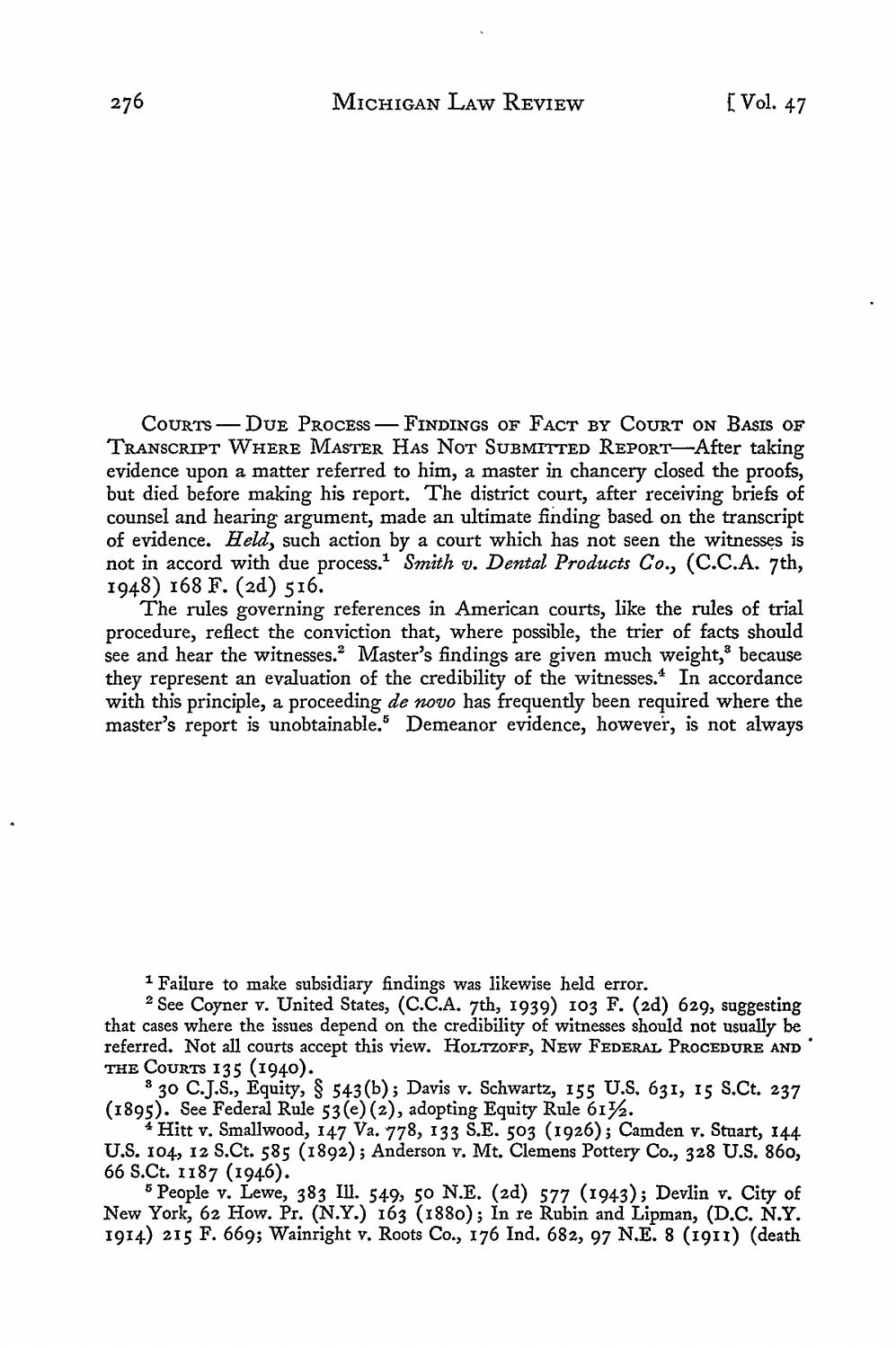the controlling factor in determining issues of fact. The trial court, in making the findings which support its judgment, may modify or disregard the master's report, in proper cases.<sup>6</sup> On appeal, the higher court may review the evidence again with a view to reaching its own conclusion.<sup>7</sup> Thus the bare record may, and occasionally does, serve as a basis for findings that are directly contrary to the master's report,<sup>8</sup> made by courts that have not seen the witnesses. If the judicial conscience is not pricked by this deliberate rejection of the effect of demeanor evidence, why should it be sensitive to use of the master's transcript without benefit of demeanor evidence in the infrequent cases where his report cannot be secured?<sup>9</sup> References are notoriously long and costly. Testimony may become unavailable. Besides the master's transcript, the trial court has briefs, argument of counsel, and additional evidence at its disposal. Whether a determination of the issues can properly be made without a new reference might be left to the discretion of the court. Burdensome re-references could thus be avoided in some cases where the witnesses have not personally appeared before the trier of facts.10 In the principal case, reliance was placed on an earlier decision of the same court, 11 in a case where an examiner of the Federal Trade Commission died before making his report. Both cases leaned heavily on *Ohio Bell Telephone Co. v. Public Utilities Commission,12* and *Morgan v. United States.13* It is submitted, however, that these decisions of the Supreme Court do not support the result in the principal case. In the *Ohio Bell Telephone* case, the denial of due process was the commission's failure to disclose the evidence on which its findings rested, and its denial to respondent of open argument on the findings.<sup>14</sup> The evil condemned in the *Morgan* case was determination of the issues by one who not

of trial judge); Labonte *v.* Lacasse, 78 N.H. 489, 102 A. 540 (1917) (death of trial judge). Contra: Credle *v.* Ayers, 126 N.C. II, 35 S.E. 128 (1900); Rioux *v.* Cronin, 222 Mass. 131, 109 N.E. 898 (1915), where the master's findings were incomplete;<br>Davidson v. Copeland, 69 S.C. 47, 48 S.E. 33 (1903).

Davidson *v.* Copeland, 69 S.C. 47, 48 S.E. 33 (1903). 6 19 AM. JuR., Equity, § 379; 33 A.L.R. 745 (1924); Kimberley *v.* Arms, 129 U.S. 512, 9 S.Ct. 355 (1889); Boesch *v.* Graff, 133 U.S. 697, 10 S.Ct. 378 (1890); Mallinger *v.* Shapiro, 329 Ill. 629, 161 N.E. 104 (1928); Koffman v. Besera, 262 Mass. 165, 159 N.E. 624 (1928). See Federal Rule 53(e)(2). <sup>7</sup>Tilghman v. Proctor, 125 U.S. 136, 8 S.Ct. 894 (1888); Synthetic Patent Co.

v. Sutherland, (C.C.A. 2d, 1927) 22 F. (2d) 491. In Adams County v. Northern P. Ry. Co., (C.C.A. 9th, 1940) 115 F. (2d) 768 at 779, it is said, "This rule, of course, [requiring acceptance of master's report 'unless clearly erroneous'] regulates the conduct of the trial judge and not that of the appellate court." Where the evidence is not in the appellate record, of course, the master's report will not be disturbed. Coyner v. United States, (C.C.A. 7th, 1939) 103 F. (2d) 629; Brownell v. Nason, 270 Mass. 490, 170

<sup>8</sup> Duvall v. Barry, (C.C.A. 7th, 1939) 103 F. (2d) 653.<br><sup>9</sup> See cases cited contra, note 5, supra.<br><sup>10</sup> Where the credibility of witnesses is not a factor, re-reference is clearly unnecessary. Cf. Carter Oil Co. v. McQuigg, (C.C.A. 7th, 1940) I 12 F. (2d) 275. 11 Buchsbaum & Co. v. Federal Trade Commission, (C.C.A. 7th, 1946) 153 F.

(2d) 85.<br><sup>12</sup> 301 U.S. 292, 57 S.Ct. 724 (1936).

<sup>13</sup> 304 U.S. 1, 58 S.Ct. 773 (1938).<br><sup>14</sup> 301 U.S. 292 at 302, 303, 57 S.Ct. 724 (1936).